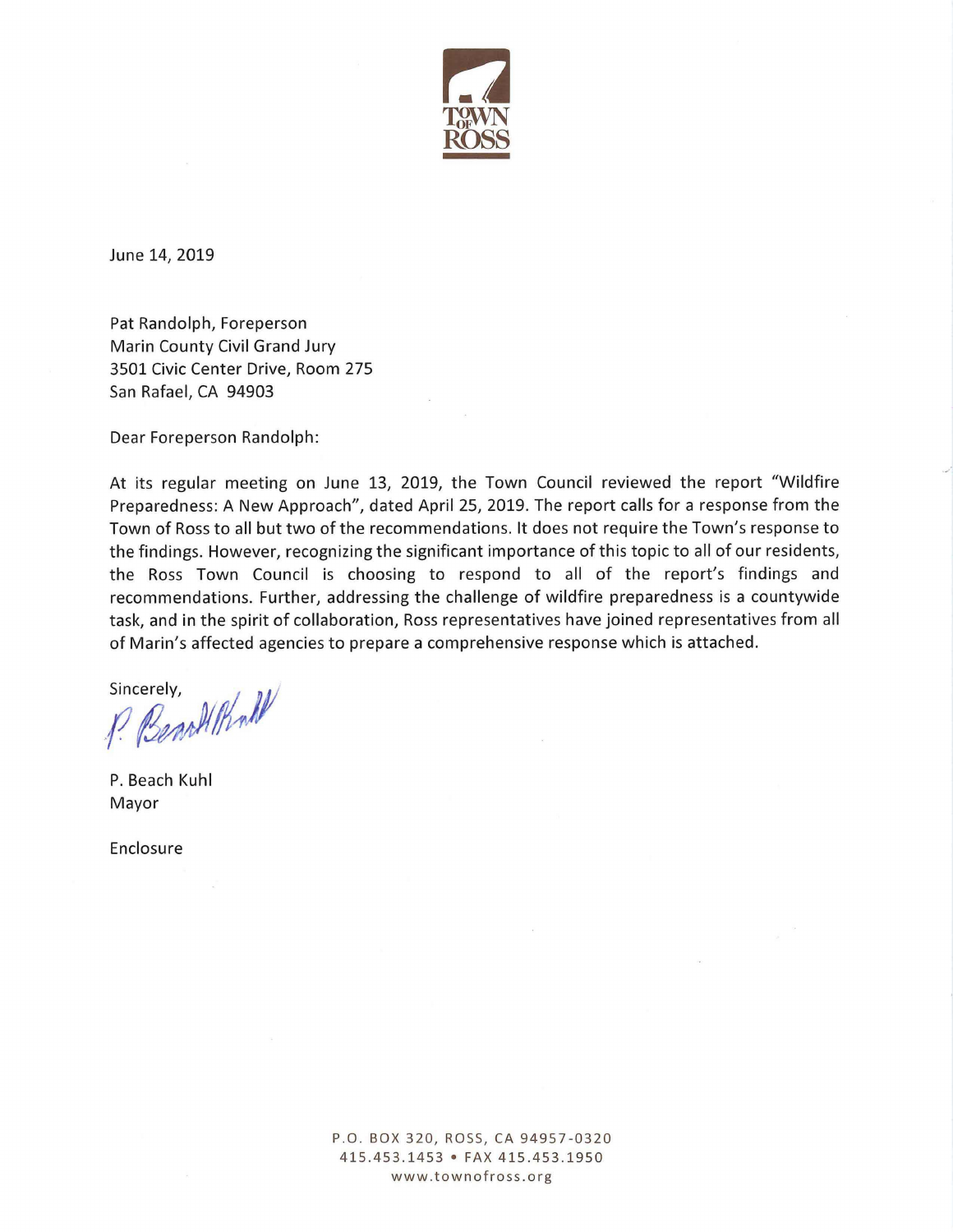#### **TOWN OF ROSS RESPONSE TO GRAND JURY FINDINGS**

#### **Fl. Existing vegetation management codes are both inconsistent and inconsistently enforced.**

#### Response: **Agree.**

Fire agency policies differ, as do inspection and enforcement procedures.

#### **F2. There are not enough trained vegetation inspectors or fuel reduction crews.**

#### Response: **Agree.**

Although fire agencies are doing their best to reduce vegetation around existing homes, additional resources and dedicated staff are necessary to enhance existing efforts.

#### **F3. Current vegetation enforcement procedures are slow, difficult and expensive.**

#### Response: **Agree.**

Although each municipality has its own code enforcement procedures, a consistent countywide approach would allow for a more efficient and effective enforcement effort.

### **F4. Government agencies and safety authorities cannot currently manage vegetation on public lands.**

#### Response: **Partially Disagree.**

While municipal governments do not have authority beyond their own jurisdiction, a coordinated countywide effort could help bring focus and consistency, as well as potentially additional resources, to enhance existing efforts on public lands.

Government agencies and safety authorities can and do manage vegetation on public lands over which they have jurisdiction to the extent that resources and funding are available. Much more can be done, which is one of the many reasons the Marin cities, towns, fire agencies and County have formed a working group to explore the creation of a countywide wildfire prevention program to be funded by a parcel tax on the March 2020 ballot.

# **F5. All property owners are responsible for vegetation management on their property, yet they are not sufficiently educated about vegetation management and many do not have the physical and financial resources to create defensible space.**

#### Response: **Agree.**

Although education has been provided through individual fire agencies and FIRESafe Marin, we agree that education efforts need to be understood by broader sections of the community. Grant programs should be considered for those that may not have the physical or financial means to complete necessary work.

## **F6. Wildfire preparedness education is inconsistent and fails to reach most citizens, especially parents of young children.**

Response: **Partially Disagree.**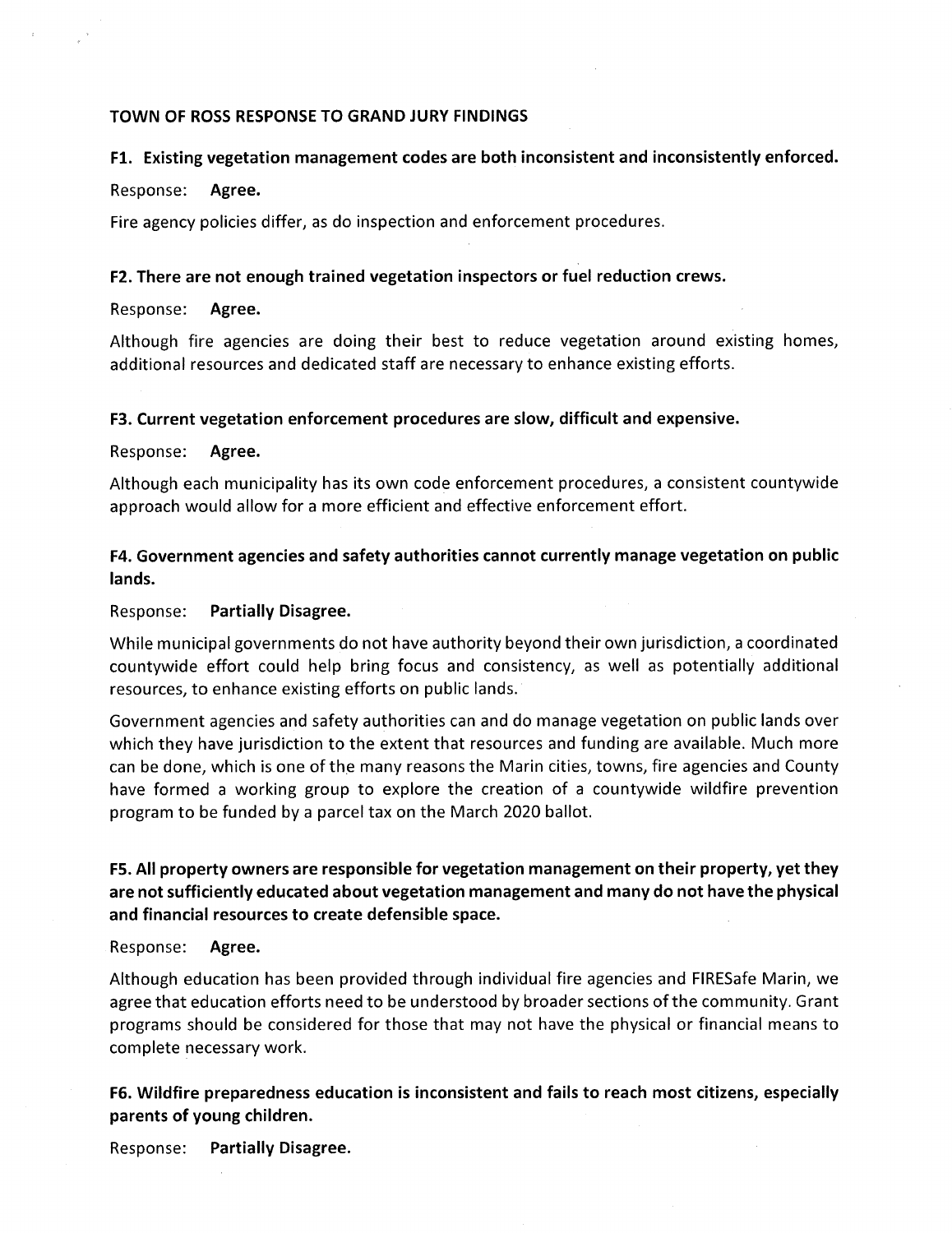Education is offered in a consistent fashion countywide by the fire agencies and FIRESafe Mann. The demographics of our hosted meetings/forums and exercises generally lack a younger demographic - especially parents of young children. Agencies need to create new forms of outreach to garner participation from this demographic.

### **F7. The most effective method of education is person to person in neighborhoods.**

Response: **Agree.** 

Defensible space home evaluations with a trained professional are the preferred and best method for educating residents.

## F8. Although Marin has 30 plus Firewise neighborhoods, the most in California, they only cover **a small percentage of population and land.**

### Response: **Agree.**

We agree that Firewise Communities are a great mechanism for bringing communities and neighborhoods together. They provide an organized approach to reducing hazards and risks.

# **F9. Sufficient public funds have not been provided to sustain comprehensive wildfire preparedness education.**

### Response: **Agree.**

Generally, fire agencies are funded for response and mitigation of emergency incidents. Development into the Wildland Urban Interface and climate change, with major fires in recent years, are requiring resources greater than those available by local municipalities and fire agencies.

### **F10. Educating the public requires a different set of skills than firefighters usually have.**

### Response: **Partially Disagree.**

Firefighters have experience that adds value to educating the public; however, they also have other, often more pressing responsibilities. Dedicated public education staff and defensible space home evaluators can spend more quality time on task than Firefighters.

# **F11. Any hesitation to use the WEA system can be deadly even if its alerts might reach people outside of its intended target zone.**

### Response: **Partially Disagree.**

All appropriate emergency alert systems should be used to the fullest capacity as soon as possible depending on the conditions and needs to maximize safety. The WEA system is not geographically specific and can bleed over to areas where evacuations are not necessary. This would result in adding unnecessary traffic to already congested roadways impeding evacuation egress of those most affected. We agree it is a useful tool, but it must be well-coordinated between the Incident Commander and Sheriff's Office of Emergency Services.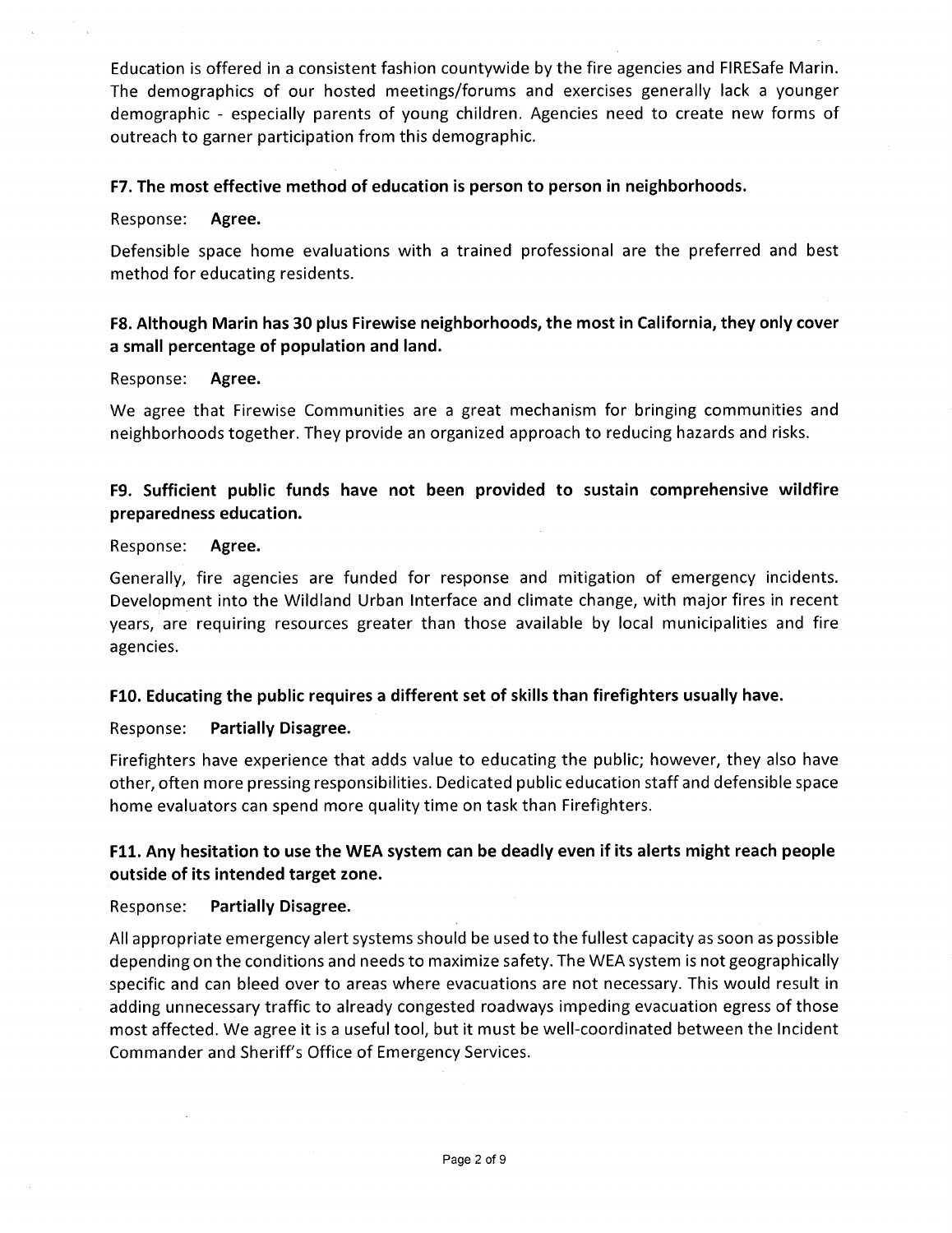F12. Alert Marin sends the most accurately targeted warnings to endangered populations, but it reaches too few residents because it is not well publicized. Both Alert Marin and Nixle require **opt-in registration, a serious design flaw.** 

#### Response: **Partially Disagree.**

Nixle and Alert Marin are two very different systems. Nixle, by design, is an "opt-in" solution providing general information to the public. Alert Marin is an emergency notification system. Nixle and Alert Marin information is publicized at almost every community event hosted by Fire Departments and Sheriff-OES, with information also available on social media and agency websites.

Listed and unlisted/blocked Marin County landline and VolP (Voice over Internet protocol) phone numbers are already included in our emergency notification system (Alert Marin), unless the owner specifically requests to have their phone number opted-out. Cell phone numbers are not included in Nixle and do require registration in our Self-Registration Portal for Alert Marin. We agree that more of our residents need to "opt-in" with their cell phone numbers. Additionally, we support changes in State law mandating that cellular information be accessible with an "optout" provision like landlines and VolP data. We are also pursuing newly available authority to cooperate with utility companies to obtain customer cell phone numbers for these purposes.

We will work with legislators to support bills like SB 46 (Hueso; 2019) which would allow local governments to enter into agreements to access resident cell phone contact information for enrolling county residents in a county-operated public emergency warning system.

**F13. Sirens could be a useful and reliable warning system if their numbers and locations were increased to broaden their reach and if they were enhanced with a customized message through LRAD.** 

Response: **Partially Disagree.** 

Long Range Acoustical Device (LRAD) is the name brand of one type of acoustical notification system. This system may have limited reach and limited ability to be heard inside a building. Local testing has provided mixed results based on topography and other outdoor existing noise. This type of system will not be effective in some areas of the County.

# **F14. In the WUI and in many town centers, infrastructure and roads are inadequate for mass evacuations.**

Response: **Agree.** 

# **F15. Evacuation routes are dangerously overgrown with vegetation and many evacuation routes are too narrow to allow safe passage in an emergency.**

#### Response: **Agree.**

Marin County has many narrow roads with limited access and overgrown vegetation, often in sloped and difficult terrain. Much of the vegetation encroachment into the road right of way is the responsibility of homeowners. Public works agencies regularly work with fire agencies identifying and working in the most critical areas.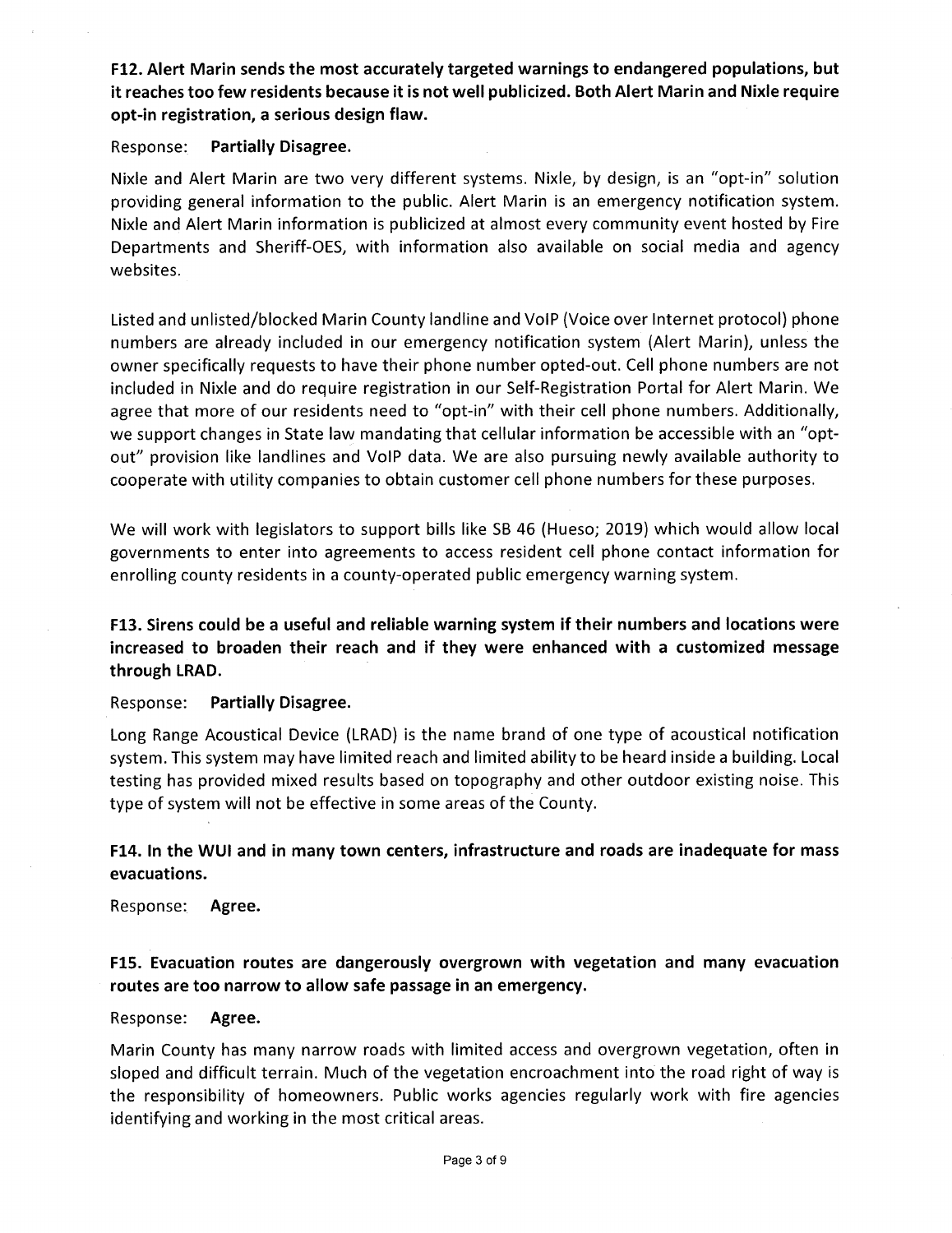**F16. Emergency planners often do not publicize evacuation routes due to their mistrust of the public.** 

### Response: **Disagree.**

In 2009 the Marin County Fire Agencies developed mutual threat zone maps, pre-identifying primary and secondary evacuation routes as well as evacuation zones. This information is available for first responders to access in conventional paper maps or online. It has also been made available to mutual aid responders outside of Marin County. Fire agencies are in the process of making these maps publicly available.

We do caution residents to take personal responsibility and identify and regularly travel different routes away from their home. Wildland fires can be very dynamic and depending on wind and topography can change direction with little to no warning. A pre-identified evacuation route may not be the safest route for residents to take depending upon the specific type and location of the incident.

**F17. Town councils, planners, and public works officials have not addressed traffic choke points, and, in some instances, they have created obstacles to traffic flow by the installation of concrete medians, bump outs, curbs, speed bumps, and lane reductions.** 

Response: **Partially Disagree.** 

Although we agree that more needs to be done, we do not agree that public officials have not attempted to address these issues to date. Additionally, while we agree that traffic flow in an evacuation warrants renewed attention in our circulation planning, many of the elements labeled as "obstacles to traffic flow" by the Grand Jury are intended to increase public safety on a daily basis under regular conditions. Each agency must weigh these daily safety concerns against the use of roads during an evacuation.

# **F18. No studies have been performed to determine how long it would take to evacuate entire communities via existing evacuation corridors.**

## Response: **Agree.**

The fire chiefs are exploring opportunities with technology companies and higher educational institutions studying this type of work. Large scale evacuation planning needs further study and development within Marin.

# **F19. The implementation of traffic-light sequencing and coordination to allow mass egress, and the conversion of two-way roads into one-way evacuation routes to ease traffic congestion, are dangerously delayed and years away from being implemented.**

## Response: **Agree.**

Large scale evacuation planning needs to identify which corridors would benefit greatest from contra-flow traffic-light sequencing. Coordination with public works agencies and identification of funding sources would be needed to make this a reality.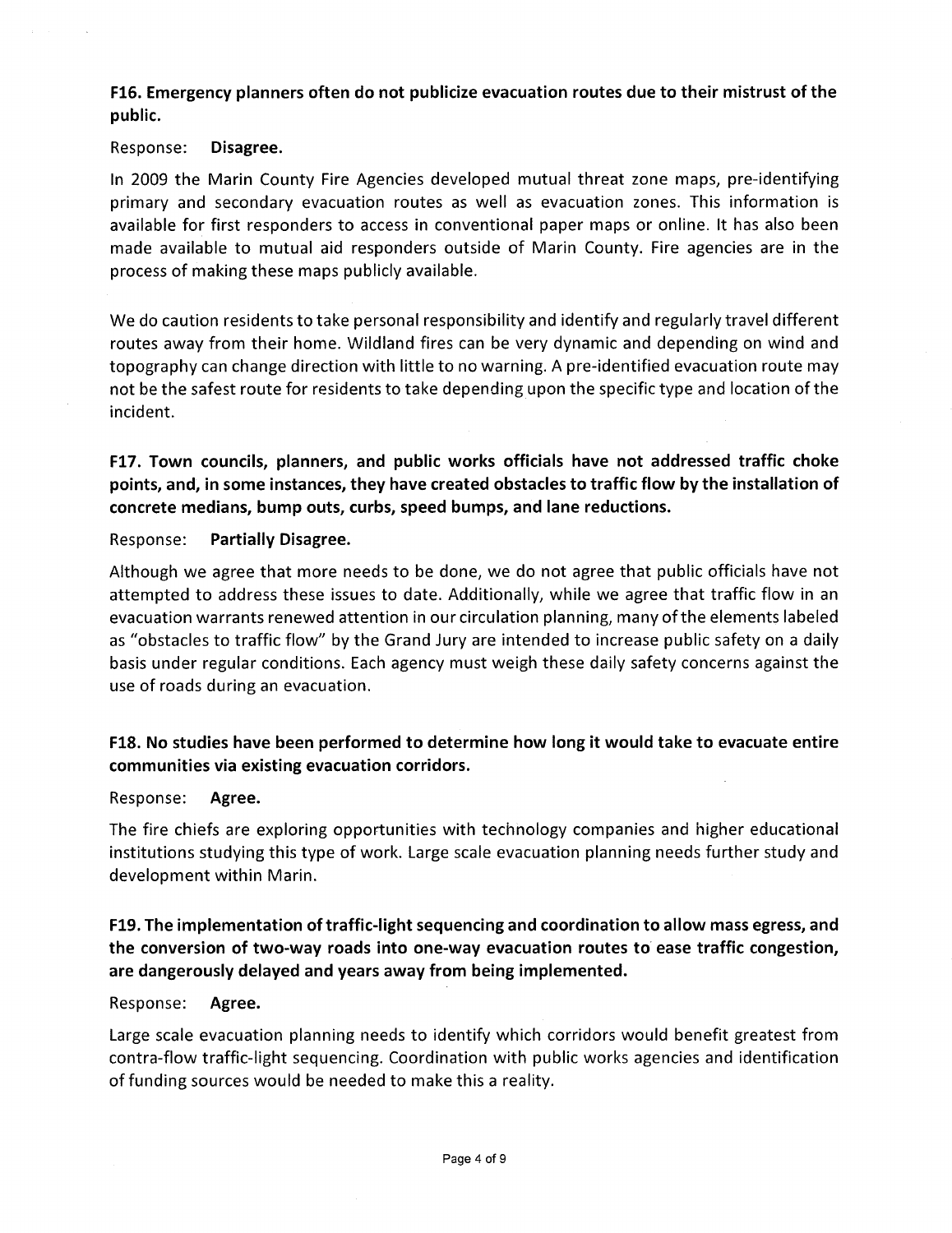**F20. Public transit is a neglected asset of emergency response preparedness: all operators except one transit agency are left out of the command structure and none is integrated into the emergency radio communication system MERA.** 

#### Response: **Partially disagree.**

Use of the term "neglected' suggests an active decision to exclude transit from emergency response preparedness. The current arrangements reflect an assessment by transit officials of their ability to respond to disasters. Many of these protocols reflect planning for a broad spectrum of disasters that might occur, and it would be appropriate to revisit these protocols for the "new normal" concerning wildfire preparedness and response to an event concentrated in Marin County.

# F21. A bureaucratic culture of complacency and inertia exists in Marin. Government often fails **to act quickly to repair known gaps in emergency preparedness, to think flexibly, and to prioritize safety in its planning and policies.**

#### Response: **Disagree.**

We agree that more needs to be done to address this critical public safety issue in the face of what now is commonly referred to as the "new-normal." Accelerating climate change has led to larger, costlier, and more frequent wildfires in the state than ever before, burning almost yearround. Because of this, all fire agencies, the County, cities and towns are working together to explore the creation a countywide wildfire prevention program.

## **F22. No countywide comprehensive, coordinated policies have been made and no funds have been allocated to prepare for wildfires.**

#### Response: **Disagree.**

There are several coordinated documents, policies or procedures within Marin County including: Mutual Threat Zone Plan, Community Wildfire Protection Plan, and the 2017 North Bay "Lessons Learned" report. All of Marin's agencies are evaluating their budgets and making difficult decisions to make more money available for wildfire preparedness. It is our belief that a stream of revenue dedicated to this purpose is the best route to addressing the resource needs identified in these documents.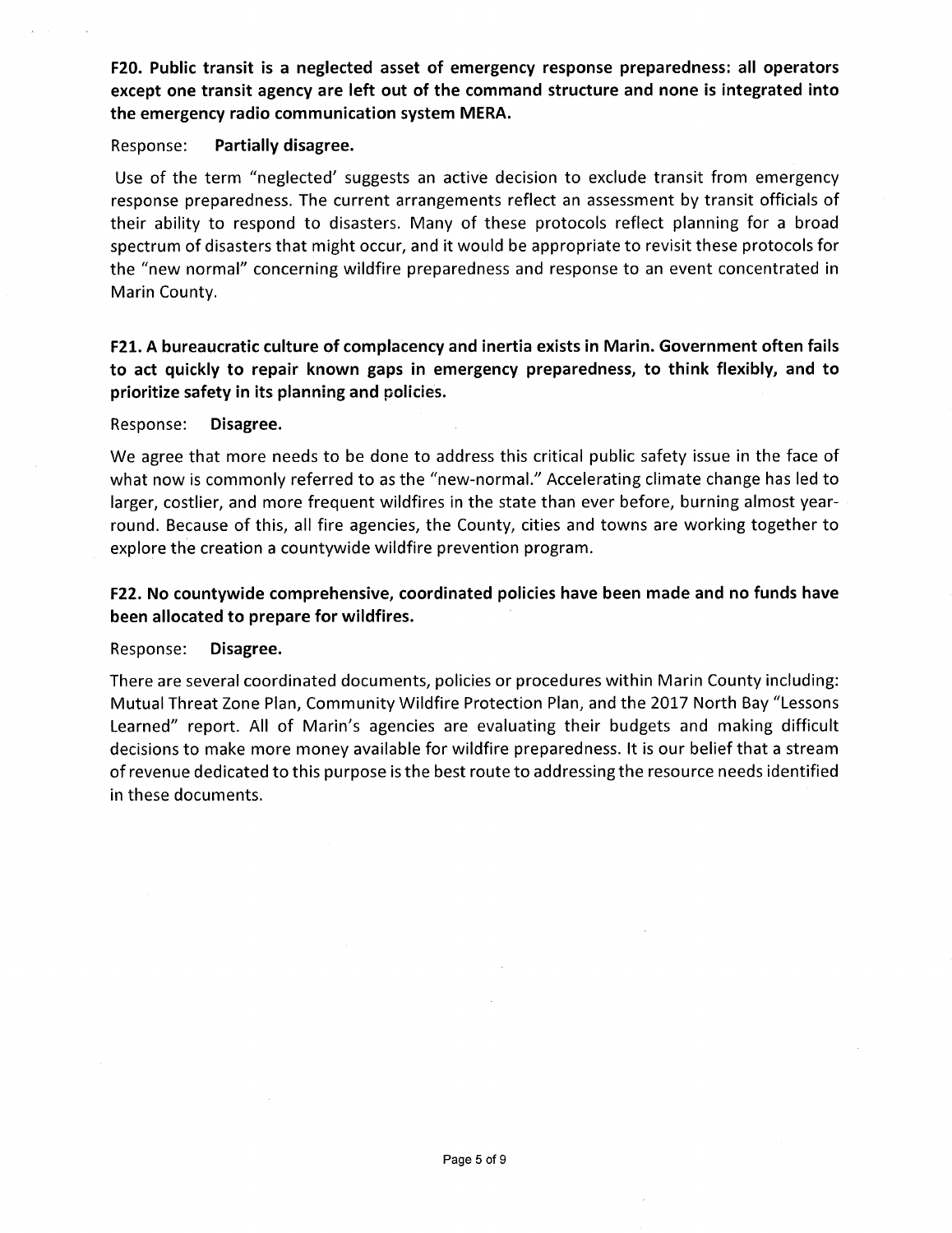#### **TOWN OF ROSS RESPONSE TO GRAND JURY RECOMMENDATIONS**

**Rl. Create a comprehensive, countywide vegetation management plan that includes vegetation along evacuation routes, a campaign to mobilize public participation, and lowincome subsidies.** 

### **This recommendation requires further analysis.**

The Marin cities, towns, fire agencies and the County are addressing this recommendation with a working group to explore the creation of a countywide wildfire prevention program governed by a countywide joints power authority. We agree that more needs to be done to address this critical public safety issue in the face of what now is commonly referred to as the "new-normal." Accelerating climate change has led to larger, costlier, and more frequent wildfires in the state than ever before, burning almost year-round. Because of this, all fire agencies, the County, and its cities and towns are working together to explore the creation a countywide wildfire prevention program.

The program scope for an ongoing, locally-controlled, countywide wildfire prevention program would include the following:

- Fire fuel reduction and vegetation management
- Defensible-space home evaluations and education
- Evacuation planning and neighborhood preparedness
- Alert and warning enhancements
- Pursuit of grant funds for countywide efforts, as well as grant funding for to assist seniors, financially disadvantaged and those with access and functional needs with preparedness measures.

This program would require new ongoing funding. We are currently exploring a potential countywide parcel tax measure in March 2020.

# **R2. Hire at least 30 new civilian vegetation inspectors and at least eight fire/fuels crews focused on fuel reduction in the high risk areas of the county, including federal, state and local public lands.**

### **This recommendation requires further analysis.**

As stated in our response to Recommendation No. 1, a countywide wildfire prevention initiative would include expanded defensible-space home inspections and education. A working group of fire chiefs and city/town managers are exploring options to ensure the most appropriate and cost-effective solutions are considered to improve defensible space countywide. This enhanced program would require new, ongoing resources. The staffing of this effort would be subject to policy decisions of a countywide JPA and/or the governing board of responsible fire agencies.

### **R3. Develop and implement a fast, streamlined procedure to enforce vegetation citations.**

**This recommendation requires further analysis.**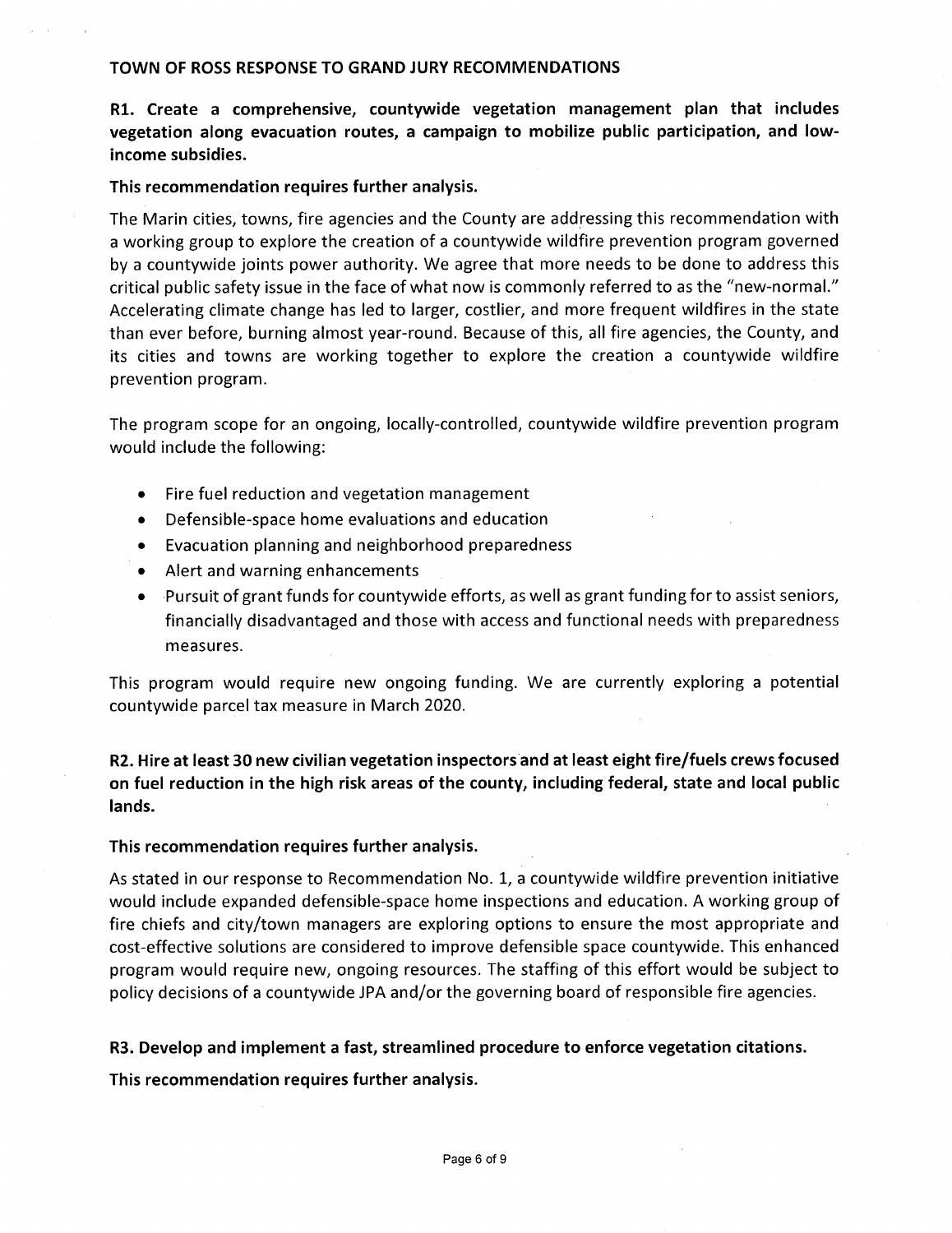Fire prevention officers throughout the county are working on a countywide, streamlined approach updating codes and processes. It is the intention of the group to implement some items as part of regular code adoption cycle this fall. Larger scale collaboration and a more streamlined approach will be addressed as part of the countywide wildfire prevention program. At the countywide level, our intention is to educate homeowners for cooperative compliance. Addressing non-compliance would be a matter for each jurisdiction to address.

# **R4. Adopt and deliver a comprehensive education program focused on action for all residents**  of Marin on a regular schedule by a team of expert trainers.

## **This recommendation requires further analysis.**

A countywide wildfire prevention program would include a comprehensive education program for all residents. Although agencies have made efforts to educate the public, without additional resources to enhance existing efforts, we believe these efforts will continue to be insufficient and not consistent throughout the County.

**R5. Promote the creation of Firewise Communities in every neighborhood by all local jurisdictions.** 

## **This recommendation has already been implemented.**

As the Grand Jury report points out, Marin currently has over 30 Firewise neighborhoods. With the creation of a countywide wildfire prevention program, our current efforts can be substantially enhanced and expanded throughout the County.

**R6. Employ individuals with skills in public speaking, teaching, curriculum design, graphics, web design, advertising, community organization, community relations, and diplomacy to educate the public.** 

## **This recommendation has already been implemented**

We currently have very articulate fire professionals and FIRESafe Marin educating the public. However, we recognize more needs to be done and this work may not need to be done by our firefighters, who often have competing response priorities.

# R7. Collect Marin residents' information and add it to Alert Marin and Nixle databases to make **them opt-out systems.**

## **This recommendation requires further analysis.**

This recommendation would require changes in State law. We will work with legislators to support bills like SB 46 (Hueso; 2019), which would allow local governments to enter into agreements to access resident cell phone contact information for enrolling county residents in a county-operated public emergency warning system.

We are also pursuing newly available authority to cooperate with utility companies to obtain customer data for these purposes, but state legislation would be needed to obtain cell phone contact information.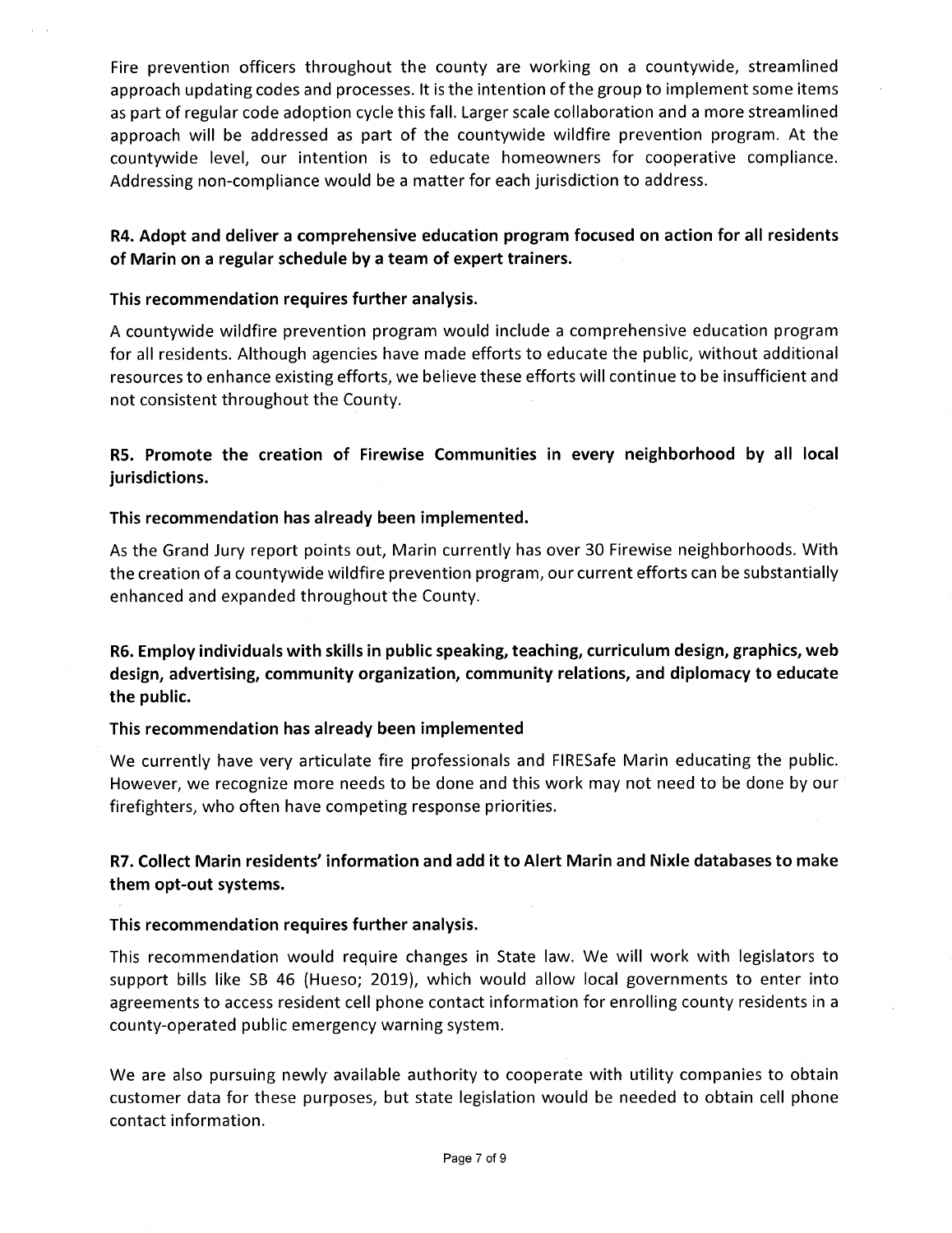#### **R8. Expand the use of sirens with LRADs.**

#### **This recommendation requires further analysis.**

Sirens and LRAD's have limited reach and ability to be heard inside a building. Local testing has provided mixed results based on topography and other competing outdoor existing noise. This type of system does have valuable application in some areas within the County. For those communities for which these logistical challenges can be overcome, there is considerable appeal for technology such as LRAD's, which carry a more specific message than sirens. To be effective, sirens require communitywide understanding of their meaning and what is expected of residents when they are sounded.

## **R9. Research, develop, and publish plans for the mass movement of populations along designated evacuation routes.**

#### **This recommendation requires further analysis.**

Large scale evacuation planning needs to identify which corridors would benefit the most from contra-flow and traffic-light sequencing. The use of experts in this field should be engaged. Coordination with public works agencies and additional funding from a countywide wildfire prevention initiative will be a critical component to our success.

# **R10. Give the highest priority to mitigating known choke points and to maximizing the capacity of existing evacuation routes.**

#### **This recommendation requires further analysis.**

Large scale evacuation planning needs to identify "choke points". The use of traffic analysis experts in this field should be engaged. Coordination with public works agencies and additional funding from a countywide wildfire prevention initiative will be a critical component to our success.

# **R11. Incorporate and prioritize plans for mass evacuations in all pending and future traffic/road projects along major escape routes.**

### **This recommendation requires further analysis.**

Consideration of mass evacuations is an important element for agencies to add to their assessment of road-related capital projects. However, prioritizing evacuation plans above all other considerations may lead to design decisions that impair other important considerations, such as safe use of roads on a daily basis. A balanced lifestyle of each project is required.

#### **R12. Educate, prepare, and drill for evacuations in all communities.**

#### **This recommendation has been implemented.**

Although all Marin Fire agencies have done this work to some extent, a countywide wildfire prevention program would substantially expand efforts to educate, prepare and drill for evacuations through Marin.